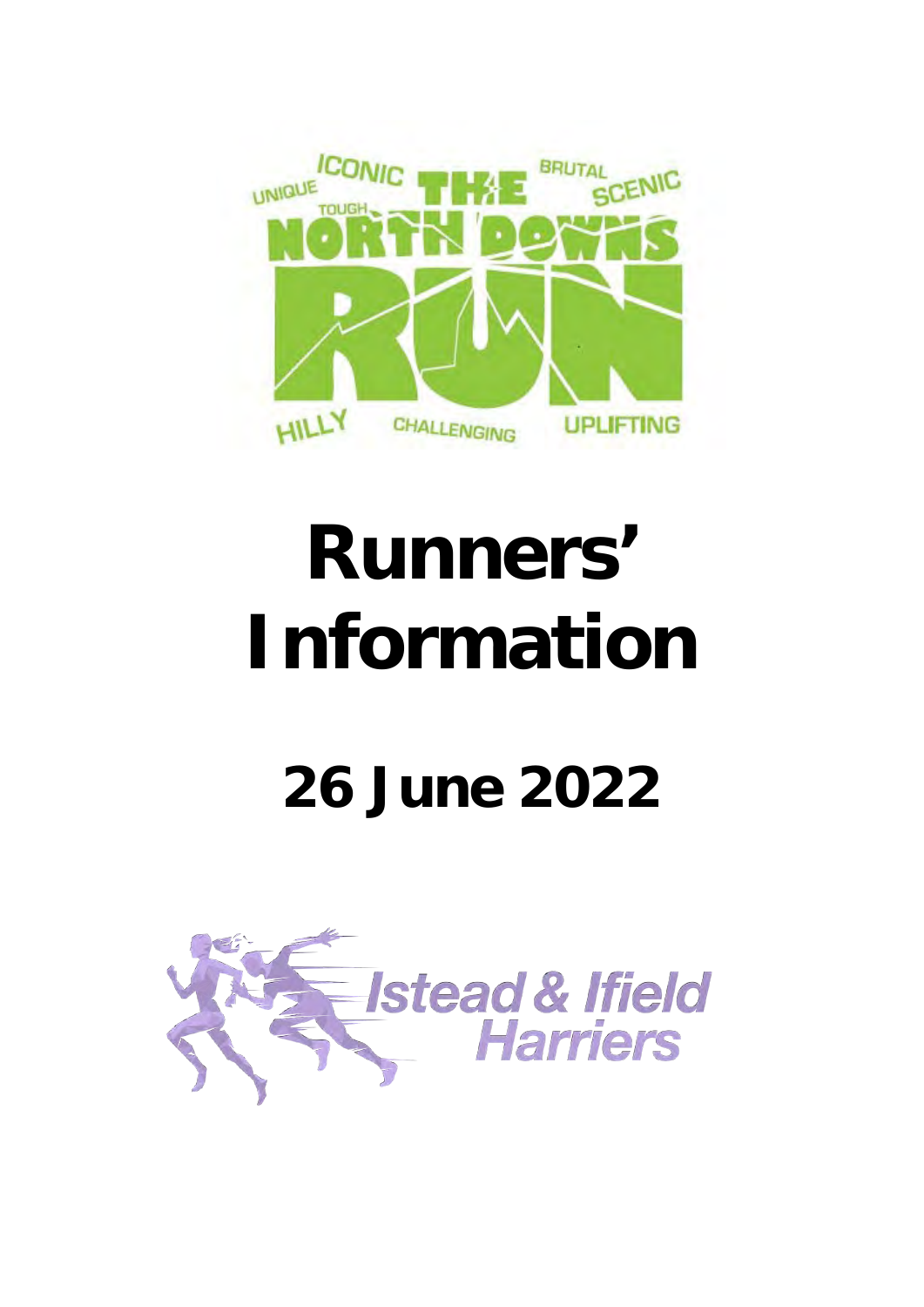#### **RUNNERS' INFORMATION**

#### **Sunday 26 June 2022 – 10.30 am start**

### **The Cyclopark, The Tollgate, Watling Street, Gravesend, Kent, DA11 7NP**

(Held under UK Athletics Rules. Licence no 2022-42060)

On behalf of Istead & Ifield Harriers we are pleased to welcome you to the 38<sup>th</sup> North Downs Run. This popular and successful 30km event, which started in Istead Rise in 1984, continues to go from strength to strength. Over many years in the *Runners World* magazine annual poll of the best organised races the NDR has been consistently rated amongst the top races of any distance held in the UK. Previously it was described by the magazine as 'one of the most iconic trail races in the UK and Europe'.

For the second year, we will be starting the race from The Cyclopark (The Tollgate, Watling Street, Gravesend, Kent, DA11 7NP). We are sure you will enjoy the route which still incorporates some of the most beautiful scenery in Southern England, accompanied by some of our infamous climbs such as 'Cricket Pitch Hill'. Please remember that the route takes place on public footpaths. Please be courteous to other walkers and those using the footpaths and roads.

A lot of the instructions have changed from last year especially with the COVID situation. Please therefore read these instructions carefully, and look out on social media for any last-minute changes or updates.

The 2022 NDR will again provide much needed financial support to various local charities. We pledge a minimum of 50% of any surplus made from operating the run to charities carefully selected by the Race Committee. Last year, among the donations made, we funded a defibrillator to be stationed at The National Trust property at White Lodge Farm.

Thank you for entering our event. I wish you a very enjoyable run.

*Colette Smith, Race Director.* 







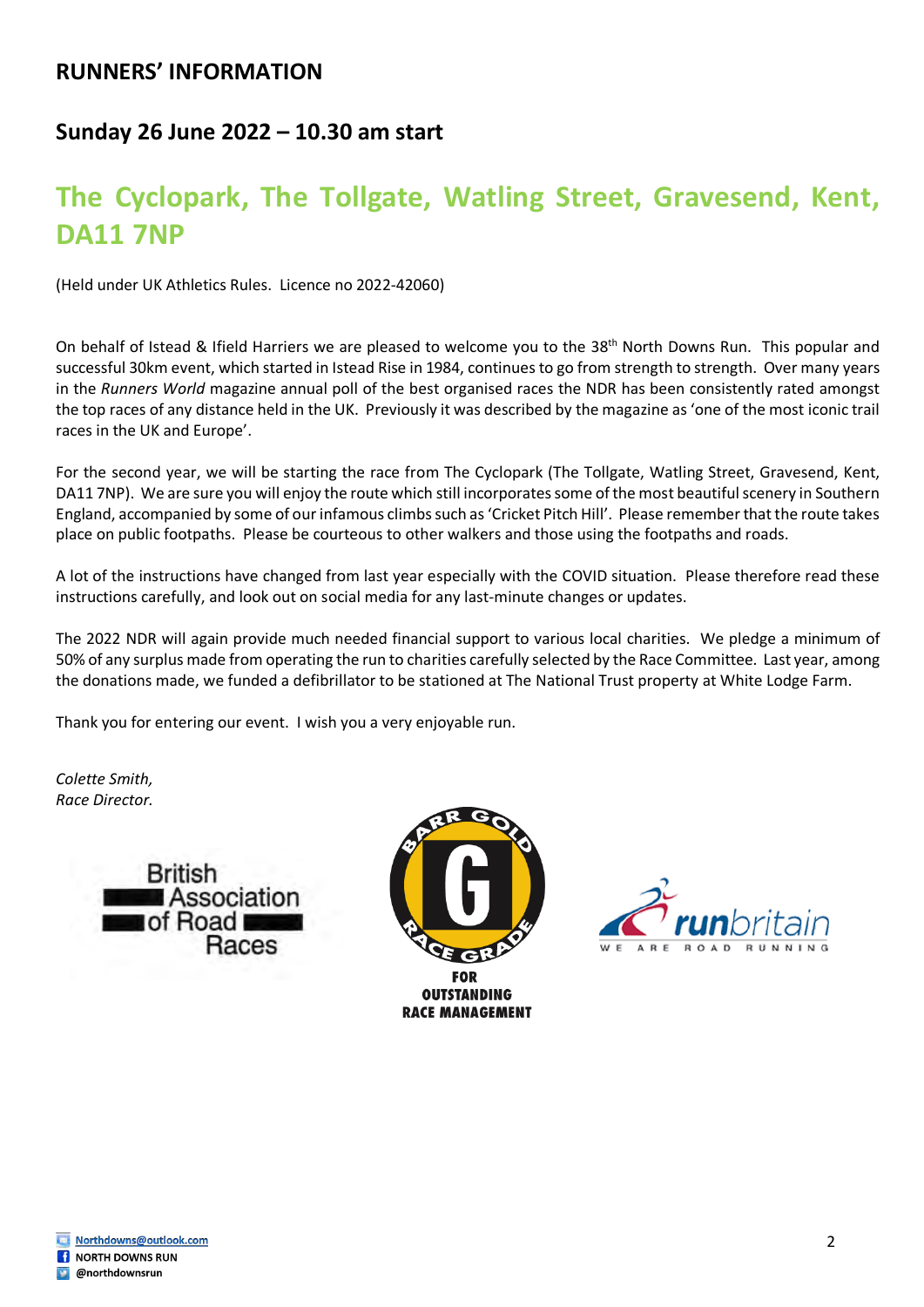#### Cyclopark:

Many thanks to **The Cyclopark** for making its facilities available and allowing us to start and finish the race from their location.

You can bring family/friends along to Cyclopark whilst you are running the North Downs Run. We are pleased that Cyclopark can offer a wide range of activities whilst your family and friends are waiting for you to finish.

Activities include:

- $\blacktriangleright$  Mountain biking (bike hire available)
- ◆ Cycloland and Children's play park
- �Cyclo Kart Pedal Go Karts
- $\blacktriangleright$  Skatepark
- �Muddy Puddles Arts and Crafts Junior Workshop
- �Children's entertainer Mrs Back to Front
- Café and refreshments

The family fun day ticket for the day is just £19.99 if purchased from Cyclopark. (For a Family of 4). This includes all the above activities - excluding bike hire. The family ticket can be purchased for £19.99 (booking fees apply) using this link: [https://bit.ly/3K8jGf3.](https://bit.ly/3K8jGf3) Have a look at their website for full details [www.cyclopark.com](http://www.cyclopark.com/) 



#### Sponsors

Thanks to our sponsors for making this race possible: **Barnes Roffe LLP, Thameside Windows, The Swain Group, and The Rotary Club of Gravesend and Meopham** for supporting the race. (If you are interested in sponsoring our race next year get in touch with us at [northdowns@outlook.com.](mailto:northdowns@outlook.com))



#### Directions:

The race starts and finishes at The Cyclopark, Gravesend, located on the old re-routed A2 road. If travelling from London, follow the A2 and take the Gravesend Central exit (A227). At the first roundabout, take the first exit then at the second roundabout, take the 3<sup>rd</sup> exit onto Watling Street. The Cyclopark car park and entrance will be on the right.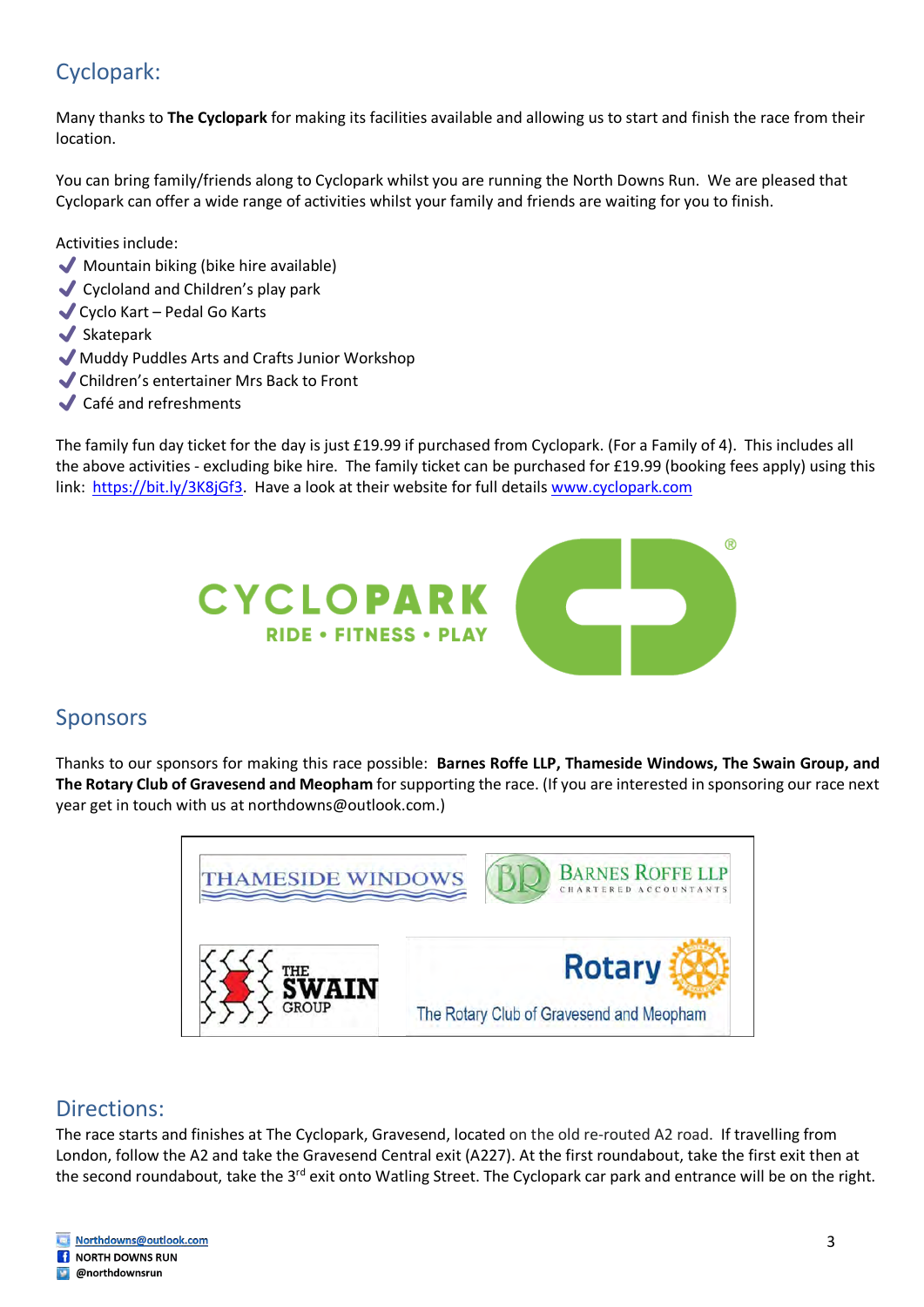Those coming along the A2 from Medway/Kent Coast direction will need to take the A227 exit for Gravesend (Central). At the roundabout, take the 3<sup>rd</sup> exit onto A227 Wrotham Road and follow for 0.1 miles, going straight ahead at the next roundabout. At the third roundabout, take the 3<sup>rd</sup> exit onto Watling Street. The Cyclopark car park and entrance will be on the right. Postcode for GPS: DA11 7NP.

#### Car Parking:

There is a designated car parking area for participants at The Cyclopark (Postcode: DA11 7NP). An overflow facility is also available on site. Please follow the car parking marshals' instructions.

As car parking is likely to be busy, it would be helpful if you can be dropped off safely within the local area, and walk to the Cyclopark to avoid congestion on the day. There is no fee for car parking for race entrants at The Cyclopark (subject to availability).

#### **DO NOT PARK IN MORRISONS CAR PARK. There is a 3 hour time limit for parking in Morrisons, and you are liable to get a parking fine.**

#### Public Transport:

The nearest train station is Gravesend which is about two miles from the start. To get a taxi or bus, leave the station via Platform 2, and cross the road. The 308 or 483 buses go from Gravesend Station to Cyclopark. For up-to-date bus timetable go to www.aviva.co.uk. Please consult South Eastern Trains [\(www.southeasternrailway.co.uk\)](http://www.southeasternrailway.co.uk/) for the up to date train information and timetables.

#### Race Headquarters:

- Race HQ will be located in The Cyclopark main grounds.
- If available, entries will be open on the day. The race is limited to 700 entrants. Substitutions / deferrals will be permitted with declaration up to midnight on 5<sup>th</sup> June – contact enquiries for details at[: Northdowns@outlook.com.](mailto:Northdowns@outlook.com)
- There will be an Information Point / Help Desk in the main Cyclopark grounds.

#### Chip Timing / Race Number:

• Chip timing will again be provided for this year's event. You must collect your race number which will contain your timing chip from the RACE HQ Runners desk located in the registration area **no later than 10.10 am on race day**. You will be given an envelope containing your bib number, and safety pins. Please make your way out of the registration area once you have collected your number. Please ensure that you complete emergency contact details on the reverse of the number. There will be NO baggage storage facility but you can make your way back to your car from this point if needed. Bibs must be placed on the front of your shirt and not on shorts.

#### **BMAF**

This event is the British Masters Athletics Federation BMAF 30K Trail Running Championships. There will be a dedicated BMAF desk located in the registration area.

#### Baggage

There will be **NO** baggage storage facilities at the event

#### Toilets & Changing Facilities:

Portable toilets will be available on the track. Changing Facilities are available at Cyclopark.

#### The Course:

The course follows country lanes, established tracks such as the North Downs Way and Weald Way, plus numerous fields across local farmland. Due to the nature of the terrain, the NDR presents a challenge whatever your running ability. The course ascends from a low of 20 metres (62ft) at Lower Bush up to almost 180 metres (588ft) at its highest point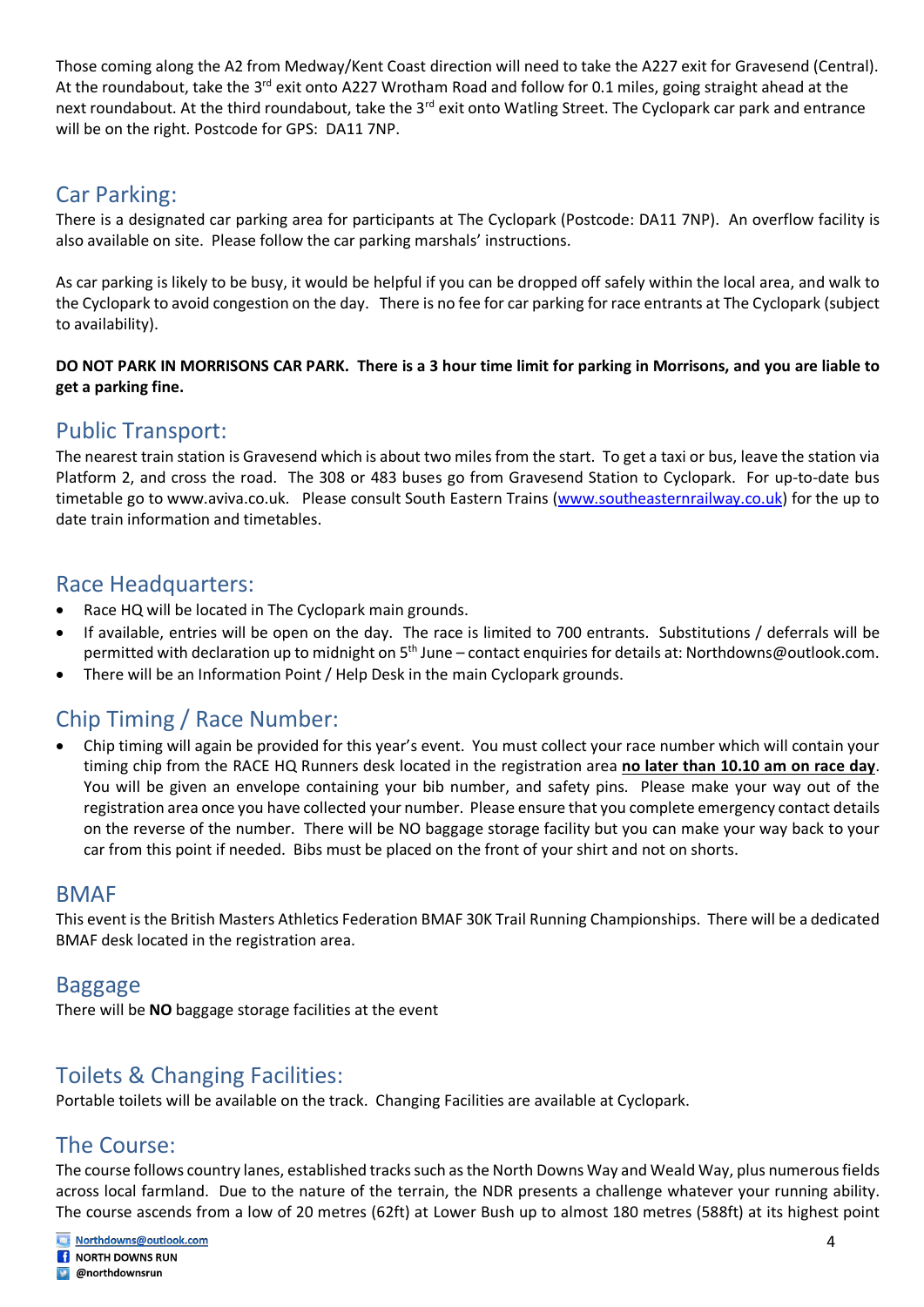(Holly Hill). Some 90% of the course is off-road and there are many stiles and kissing gates to be negotiated. The distance is as close to 30km as we have been able to make it, given the difficulty of measuring this type of course. There will be distance markers at each kilometre. The course map also shows the Water Stations. **Toilet facilities will be available en route at Luddesdown Church (approx 21km)**. A map of the course is shown at the end of this pack. *Please note the course may be subject to possible alteration in the light of ground conditions on the day of the race.* The course is well marked and approximate kilometre markers are shown.

#### **ON THE INSTRUCTIONS OF KENT COUNTY COUNCIL HIGHWAYS MARSHALS WILL NOT BE STOPPING TRAFFIC SO PLEASE TAKE EXTREME CARE WHEN CROSSING ROADS AND OBEY MARSHALS' INSTRUCTIONS.**

#### HEADPHONES:

Headphones are not permitted for use; the only exception is bone conducting headphones. The use of headphones during the race will result in disqualification. You must be able to hear marshals and the general public clearly without shouting for your safety and the safety of others around you.

#### The Start:

The race will start on the track at The Cyclopark at 10.30am. Please ensure that you assemble on the track in your expected time allocation, no later than 10:15.

#### The Finish:

Please ensure your running number is clearly visible when you cross the Finish Line.

All runners will receive a commemorative medal and t-shirt (whilst every effort will be made, we cannot guarantee your size will be available). There will be a large clock on the Finish Line.

When you finish, you should continue to walk through the finish area to collect your medal, t-shirt and cake. Please do not linger in the finish area for friends, but make your way out of the event village area to meet friends / family.

#### Cut-off Time

**There is a strict cut-off time of 4 hours and 30 minutes. Please ensure that you have done appropriate training to complete the race within the time limit. Anyone finishing the race after the cut off time will be asked to surrender their race number and withdraw from the race.** 

#### Your Comments Count:

We welcome feedback from the race and encourage you to place your comments and leave us a review on the North Downs Run Facebook Page. If you haven't already, please follow our Facebook page [https://www.facebook.com/northdownsrun.istead,](https://www.facebook.com/northdownsrun.istead) and our Instagram account: northdownsrunuk.

#### Slow Runners / Drop Out Zones:

- Full amenities, e.g. marshalling and drink stations will be available to all those who finish within 4 hours 30 minutes (this is the equivalent of 15 mins/mile (9mins/km). This will be policed by a course 'sweeper' who will run at that pace.
- At specific check points, runners who are slower than this pace will be asked to drop out. Provisionally, these will be at Upper Bush (12 km), Holly Hill (17.6km), Luddesdown (21.5 km), and near Sole Street (24.7 km). They will be offered transport back to The Cyclopark. No one will be forced to drop out, although course signs/directions will not remain in place, and marshals/water stations will cease operating. Most importantly there will no longer be medical provision in place if required.
- Should any runners decide through their own choice to drop out, transport back to The Cyclopark can only be guaranteed from the locations as above (unless due to medical conditions).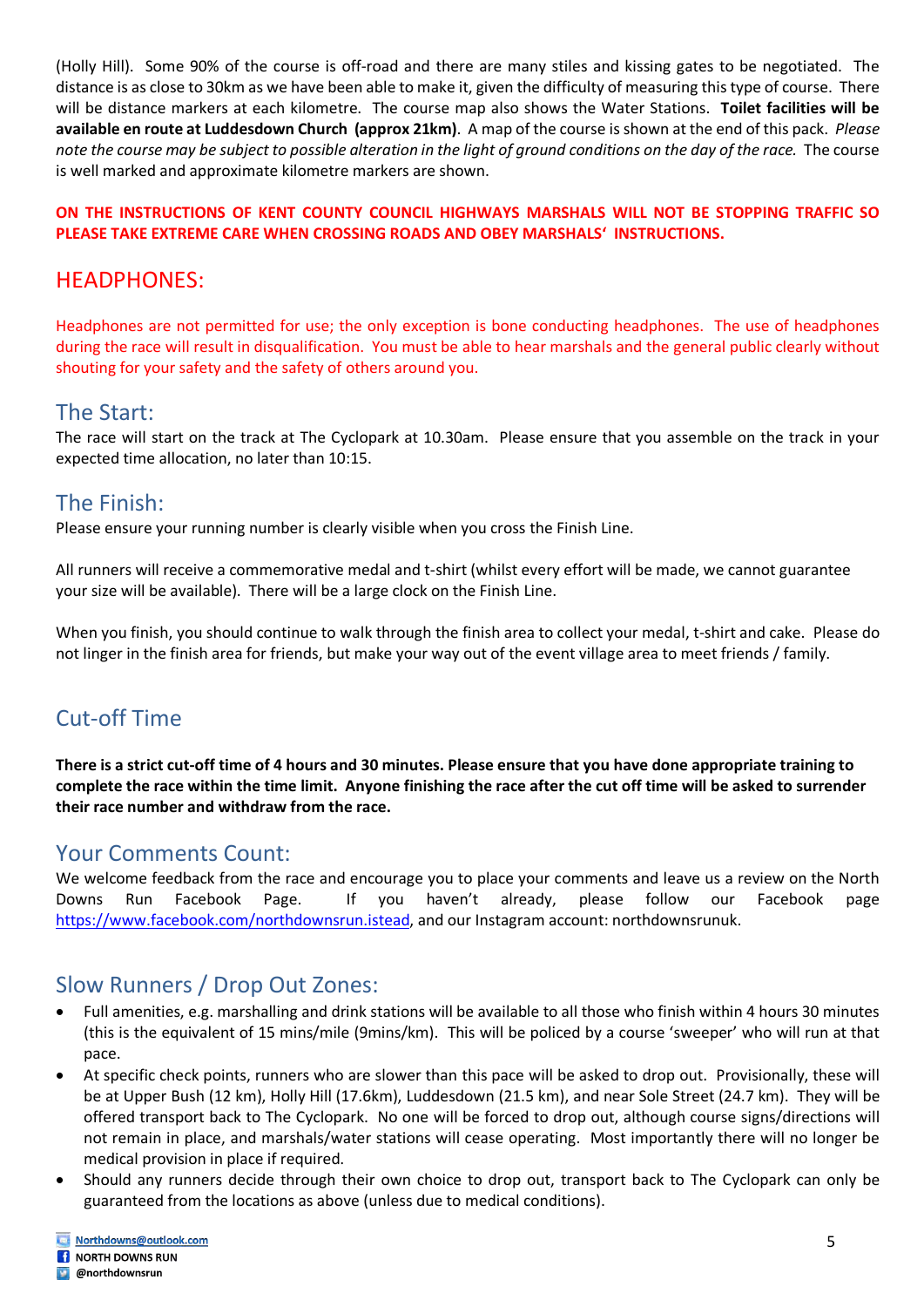• Any runner who drops out of the race but chooses to make their own way off the course must inform an official of their race number, so that the race organisers are aware that they are no longer taking part.

#### Communications:

Once again, we are indebted to *Raynet* whose staff will be at various points around the course. They will be in constant radio contact with the Start/Finish area with regards to general progress of the race, and importantly, they will also be working in close co-operation with PWave Medical Group to ensure prompt medical help is on hand for any runners who require it.

#### Medical / Safety Matters:

- Runners are advised that if they have any medical problems, allergies etc., they should note them on the back of their running number in case of emergency.
- Fluids It is essential to replace fluid lost in sweat. This race is often run in very warm conditions. You are advised to drink plenty of fluid beforehand to avoid dehydration (note however that unfortunately alcohol is dehydrating!). Also make good use of the Water Stations en route. There are five fully fledged water stations (Sole Street, Upper Bush, Holly Hill, Luddesdown Village Hall and Sole Street again, all approximately 5-6km apart.) Where possible, please come ready to be self-sufficient with your own water supply.
- PWave Medical Group will operate at certain strategic points around the course, as well as maintaining a full first aid post at The Cyclopark both throughout and after the race.

The course has been thoroughly checked out during the 'Risk Assessment' and potential hazards will be marked where applicable and possible. **As race organisers we are under an obligation to conform to race licence requirements and the local Gravesham Safety Action Group. We therefore request that all runners obey instructions from marshals at all times and only cross roads where indicated. Failure to comply could jeopardise the future of the race.** 

#### Results:

- For BARR purposes we need to display results in the START/FINISH area. However, please do not loiter or congregate in this area to view the results.
- We aim to have the results available via the Istead & Ifield Harriers website [\(www.isteadandifield.org.uk\)](http://www.isteadandifield.org.uk/) within 24 hours of the completion of the race.

#### Refreshments:

CAKE, water and a banana will be provided to all runners at the end of the race in the finish area. Please collect and make your way immediately out of the event village to enjoy your refreshments.

Further refreshments and hot drinks will be available to purchase in the Park Café at The Cyclopark.

#### Timetable:

| 08.30am            | Race HQ opens for collection of running numbers/timing chips, enquiries etc. |
|--------------------|------------------------------------------------------------------------------|
| 09:00 am           | Fun Run entry desk opens                                                     |
| 10.30am            | Start of North Downs Run 2022                                                |
| $11:00$ am         | Assemble for Fun Run start                                                   |
| $11:10$ am         | Start of Fun Run                                                             |
| 12.20pm            | First runner expected                                                        |
| 3.25 <sub>pm</sub> | Closure of all water stations, marshalling services                          |

#### Race Photography:

There will not be an official photographer this year, but we welcome people taking photographs, and would love you to share them on our North Downs Run Facebook page.

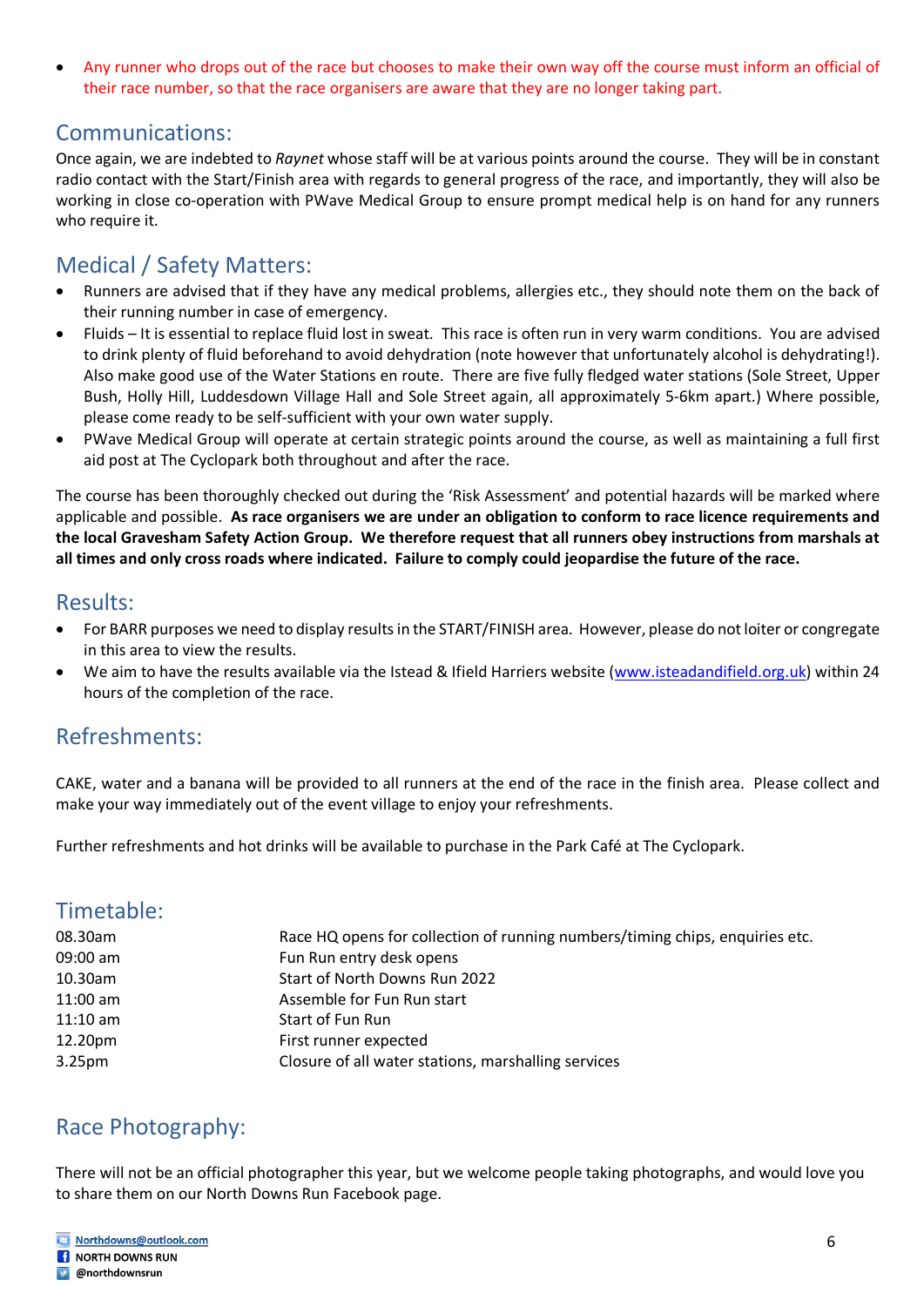#### Prize Presentation:

A Prize giving will take place at 2 pm.

#### Trophies:

Trophies will be awarded to all those individuals and positions detailed below:

#### **Individual**:

- Men First 3
- Ladies First 3
- Vets MV40 First; MV50 First; MV60 First; MV70 First
- FV35 First; FV45 First; FV55 First; FV65 First
- Cable Meredith Award for First Local Female and First Local Male Runner (Qualify = address within Gravesham boundary DA10, DA11, DA12, DA13, DA3, ME19, ME2, ME3, TN15.).

#### **Teams**:

• Men First 3 to score. Ladies First 3 to score.

#### Fun Run

We will be holding a Children's Fun Run. This will be a 0.7 km lap of the circuit and open to children under the age of 16. Cost is £3.00 per child. Full details will be publicised on the North Downs Run Facebook page nearer the date. There is a limit of 100 children for this race. The Fun Run Entry form is at the end of this document in case you wish to complete it and bring along on the day.

#### Hotel Accommodation:

Here are some details of accommodation local to the race. For pre-race hotel accommodation close to The Cyclopark we recommend; The Travelodge, Gravesend [www.travelodge.co.uk](http://www.travelodge.co.ukn/) (next to the race start), Premier Inn Singlewell/Central 0870-990635[2 www.premierinn.com](http://www.premierinn.com/) (about 10 minute walk to start), North Downs Barn B&B (beside the course at approx 10k) 01634-296829 [www.northdownsbarn.co.uk,](http://www.northdownsbarn.co.uk/) Inn on the Lake 01474-823333 [www.innonthelake.co.uk,](http://www.innonthelake.co.uk/) the historic and picturesque 'Leather Bottle' in Cobham (as featured in Charles Dickens 'Pickwick Papers') also offers accommodation at a room only rate 01474-814327 [www.theleatherbottle.co.uk.](http://www.theleatherbottle.co.uk/) Otherwise try Burleigh Farm House (located between Cobham and Sole Street) 01474-814321. The closest camping is at Thriftwood Holiday Park, Stansted (Kent) approx. 10 miles from Race HQ [www.thriftwoodholidaypark.com.](http://www.thriftwoodholidaypark.com/) Please make individual enquiries and bookings

#### Officials:

| Race Director:                                  | Colette Smith                 | Course Director             | Lisa Smith             |
|-------------------------------------------------|-------------------------------|-----------------------------|------------------------|
| <b>Assistant Course Director:</b>               | <b>Trevor Edgley</b>          | Race Logistics Manager:     | Jason Beaney           |
| Start & Finish Area Manager:                    | Race Advisor:<br>Jason Beaney |                             | Barry Bell             |
| Treasurer:                                      | Graham Green                  | <b>Start Wave Manager</b>   | Paul Whittaker-Measor  |
| Fun Run Co-ordinator:                           | Helen Fooks                   | Race Adjudicator:           | <b>Richard Dunstan</b> |
| Website & Media Manager:                        | Helen Fooks                   | Race Entries Secretary:     | Vikki Hill             |
| <b>British Masters Liaison Officer:</b>         | <b>Trevor Edgley</b>          | <b>Procurement Manager:</b> | Vikki Hill             |
| Course Sweeper:                                 | <b>Geoff Bains</b>            | Marshal Co-ordinator:       | Barbara Ockendon       |
| Public Address System:                          | Dale Measor/Chris Thomson     | Race Village Manager/s:     | Phillipa Veitch        |
| Health & Safety Officer:                        | Chris Blackman                |                             |                        |
| Environmental Advisor and Secretary: Joyce Bell |                               |                             |                        |

Sector Marshals: Julie and Lawrence Aspinall, Jon Gurney, Derek George, Mark Pywell and Sally and Mick Callaghan.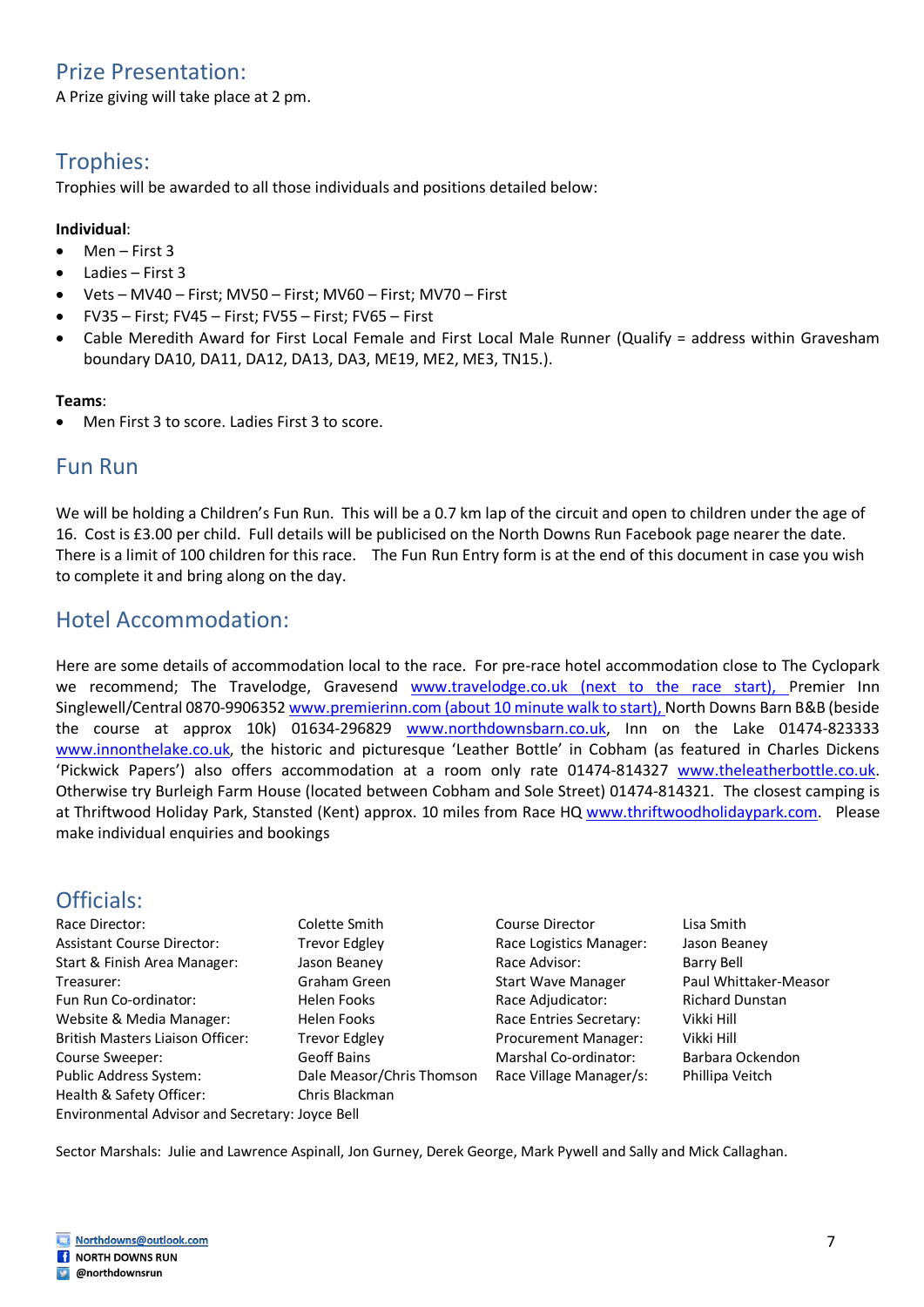#### Data Protection:

All personal information provided to us on your entry form is stored securely on our computers for administrative purposes only and will not be distributed or divulged to any third party.

#### Acknowledgement and Thanks:

Without the generosity of many organisations and people this event could not take place. We would like to thank in particular:

- PWave Medical Ltd
- Raynet Communications for their on-course support.
- Harvel Hash House Harriers for staffing a Water Station
- Several local landowners and farmers for allowing us to use/cross their land and Ranscombe Farm Reserve
- Kent Police, Kent Fire & Rescue Service, Gravesham Borough Council and Gravesham Safety Action Group
- Local running clubs including Gravesend Road Runners, Harvel Hash House Harriers, Dartford Road Runners, Dartford Harriers, and SLGR for assisting with marshalling. Thank you to Istead Rise Scouts, Shorne Scouts and 3<sup>rd</sup> Milton Brownies for their help with the event.
- Plus the army of helpers manning water stations, marshalling points and those at Race HQ assisting in car parking, finishing line, registration, recording and results, public address system, catering and tidying up!!!

#### Enquiries:

If you require any other information pre-race then please call 07961 300101 or e-mail [Northdowns@outlook.com](mailto:Northdowns@outlook.com) 

**Any late race information will appear North Downs Run Facebook Page.**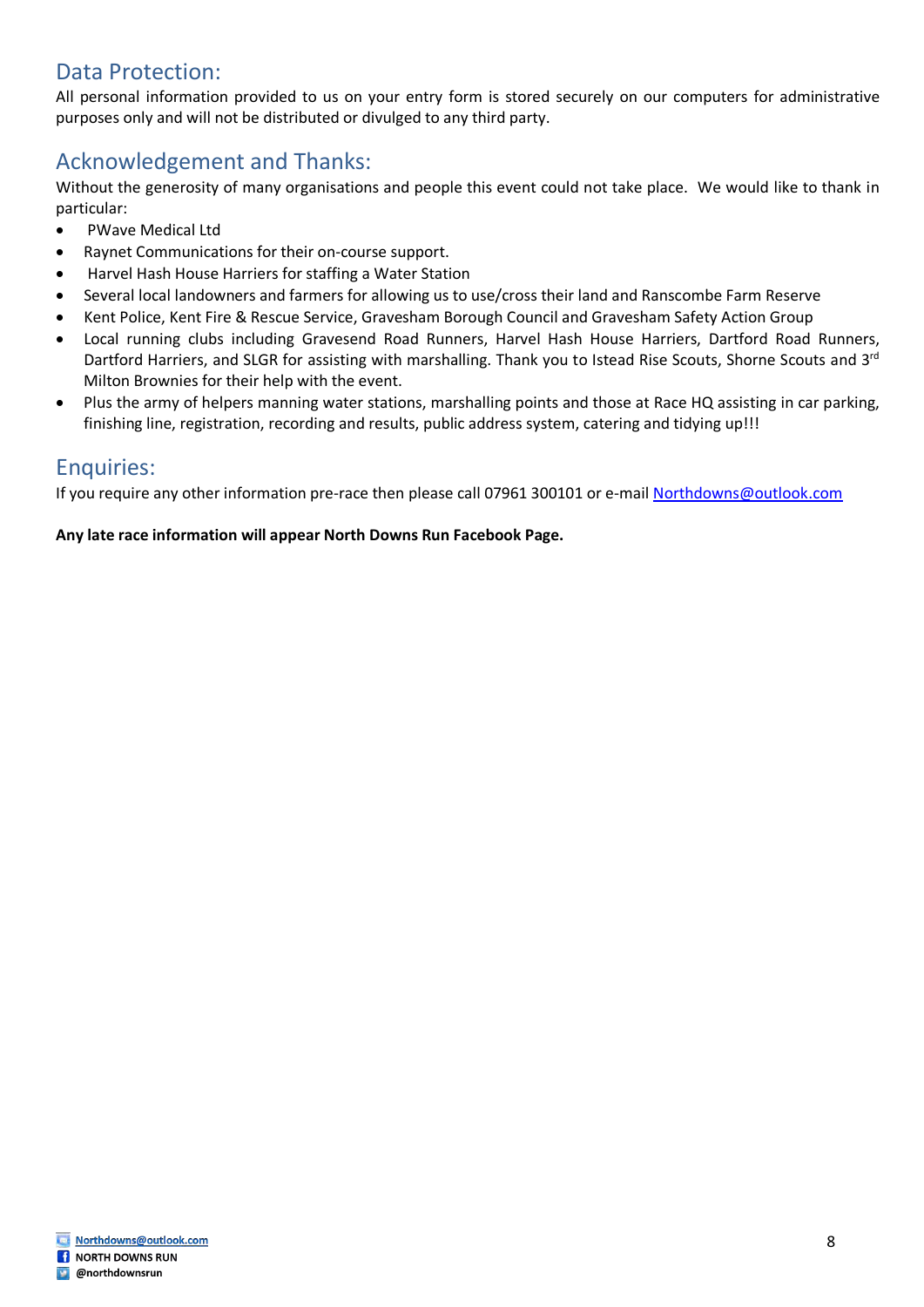#### Course records

Race Winners since the North Downs Run was held at Cascades Leisure Centre 2003 to 2019. There was no race in 2020 due to Covid. \*Race started from Cyclopark in 2021.

| 2021* | Darren Deed              | Bedford and Country A/C           | 01:51:57 |
|-------|--------------------------|-----------------------------------|----------|
|       | Nikki Woodyard           | Springfield Striders              | 02:24:33 |
| 2020  | No Race due to Covid 19  |                                   |          |
| 2019  | Ed Bovingdon             | <b>Istead and Ifield Harriers</b> | 01:59:40 |
|       | Amy Clements             | Kent AC                           | 02:14:33 |
| 2018  | Richard McDowell         | Hercules Wimbledon AC             | 01:52:40 |
|       | Amy Clements             | Kent AC                           | 02:12:40 |
| 2017  | <b>Tom Collins</b>       | Medway and Maidstone AC           | 01:57:54 |
|       | Amy Clements             | Kent AC                           | 02:14:25 |
| 2016  | Alex Money               | <b>Orpington Road Runners</b>     | 01:59:41 |
|       | Amy Clements             | Kent AC                           | 02:18:33 |
| 2015  | Christopher Greenwood    | Kent AC                           | 01:55:44 |
|       | Amy Clements             | Kent AC                           | 02:13:55 |
| 2014  | Stephen Wenk             | <b>Maidstone Harriers</b>         | 01:58:29 |
|       | Alex Gounelas            | Eton Manor AC                     | 02:16:39 |
| 2013  | Jeff Pyrah               | <b>Hastings AC</b>                | 01:57:02 |
|       | Mel Frazier              | <b>Gravesend Road Runners</b>     | 02:10:41 |
| 2012  | Julian Rendall           | Tonbridge AC                      | 02:02:26 |
|       | Mel Frazier              | <b>Gravesend Road Runners</b>     | 02:14:48 |
| 2011  | Huw Lobb                 | Serpentine                        | 01:52:43 |
|       | Annabelle Stearns        | <b>Gravesend Road Runners</b>     | 02:20:37 |
| 2010  | Will Green               | Serpentine                        | 01:58:47 |
|       | <b>Annabelle Stearns</b> | <b>Gravesend Road Runners</b>     | 02:17:59 |
| 2009  | Julian Rendall           | Tonbridge AC                      | 01:57:01 |
|       | Jess Peterson            | <b>Stragglers</b>                 | 02:16:18 |
| 2008  | Philip Sanger            | Epsom & Ewell                     | 01:58:08 |
|       | Tina Oldershaw           | Paddock Wood                      | 02:17:20 |
| 2007  | <b>Julian Rendall</b>    | Tonbridge AC                      | 01:55:44 |
|       | Tina Oldershaw           | Paddock Wood                      | 02:18:27 |
| 2006  | Julian Rendall           | Tonbridge AC                      | 01:55:11 |
|       | Lizzy Hawker             | <b>RRC</b>                        | 02:04:42 |
| 2005  | Antony Forsyth           | <b>Maidstone Harriers</b>         | 01:55:50 |
|       | Jess Peterson            | Barracuda Tri                     | 02:14:00 |
| 2004  | Tim Short                | Cambridge University              | 01:57:31 |
|       | Carin Hume               | Sevenoaks                         | 02:17:12 |
| 2003  | Barry Royden             | Medway & Maidstone                | 01:57:03 |
|       | Carin Hume               | Sevenoaks                         | 02:14:57 |



**Istead and Ifield** are proud to be organising the 38th North Downs Run. The Club was established in June 1992 with the emphasis on being a friendly club for all abilities. This is still our belief and today the club consists of approximately 150 members of varying ages and abilities.

If running or spectating the race today has inspired you to join our running club, then read on. We meet as a club every Monday and Wednesday in Gravesend. In the summer our runs take us to Shorne Country Park and the many footpaths and lanes beyond whilst in the winter we train under street lights around Riverview, Gravesend and Northfleet. See our website **[www.isteadandifield.org.uk](http://www.isteadandifield.org.uk/)** for more information.

The North Downs Run is a BARR Gold Graded Event

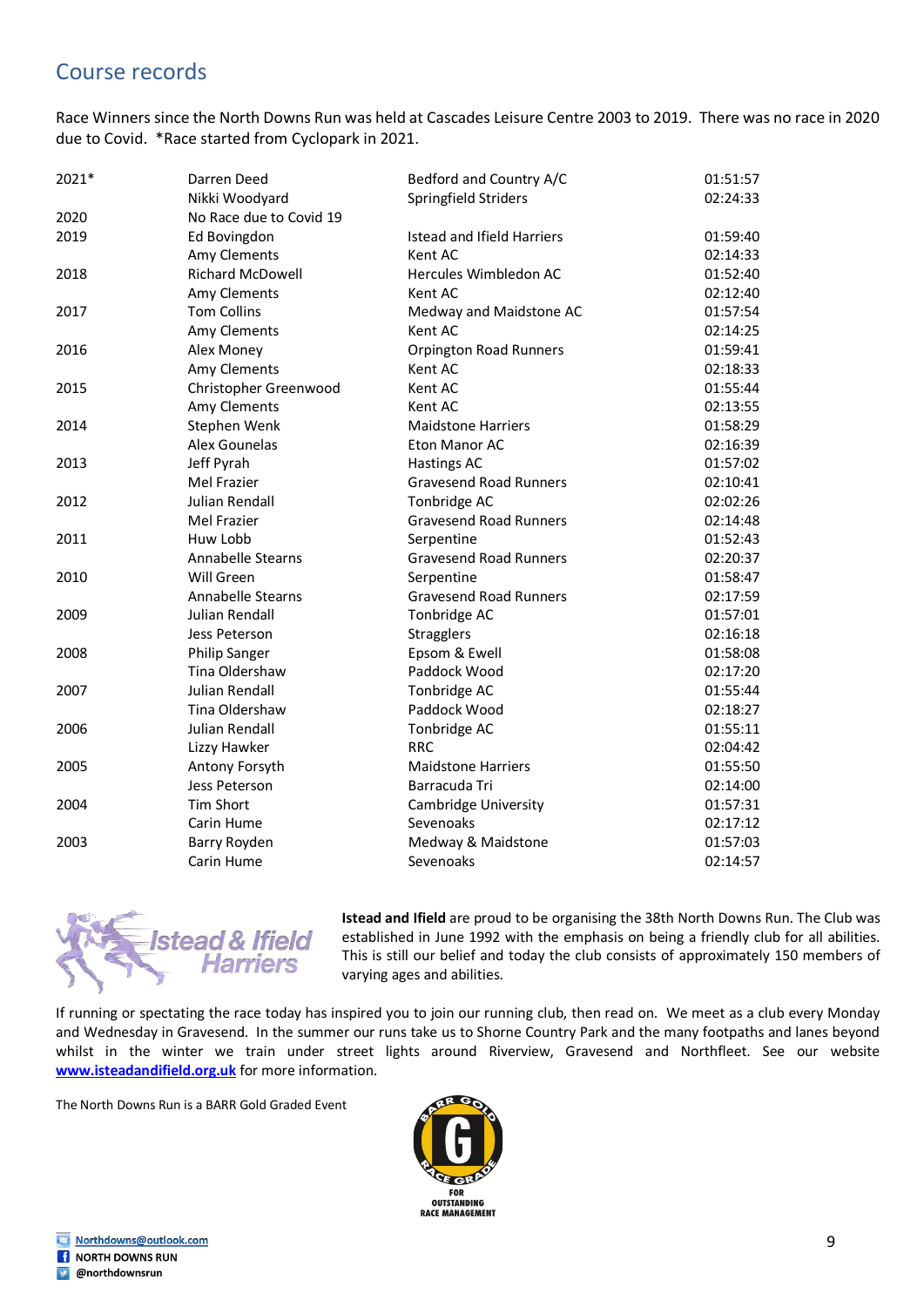#### Course Map



**Course profile and water stations (W). All measurements / markers are approximate and not to scale. First Aid points ( )**